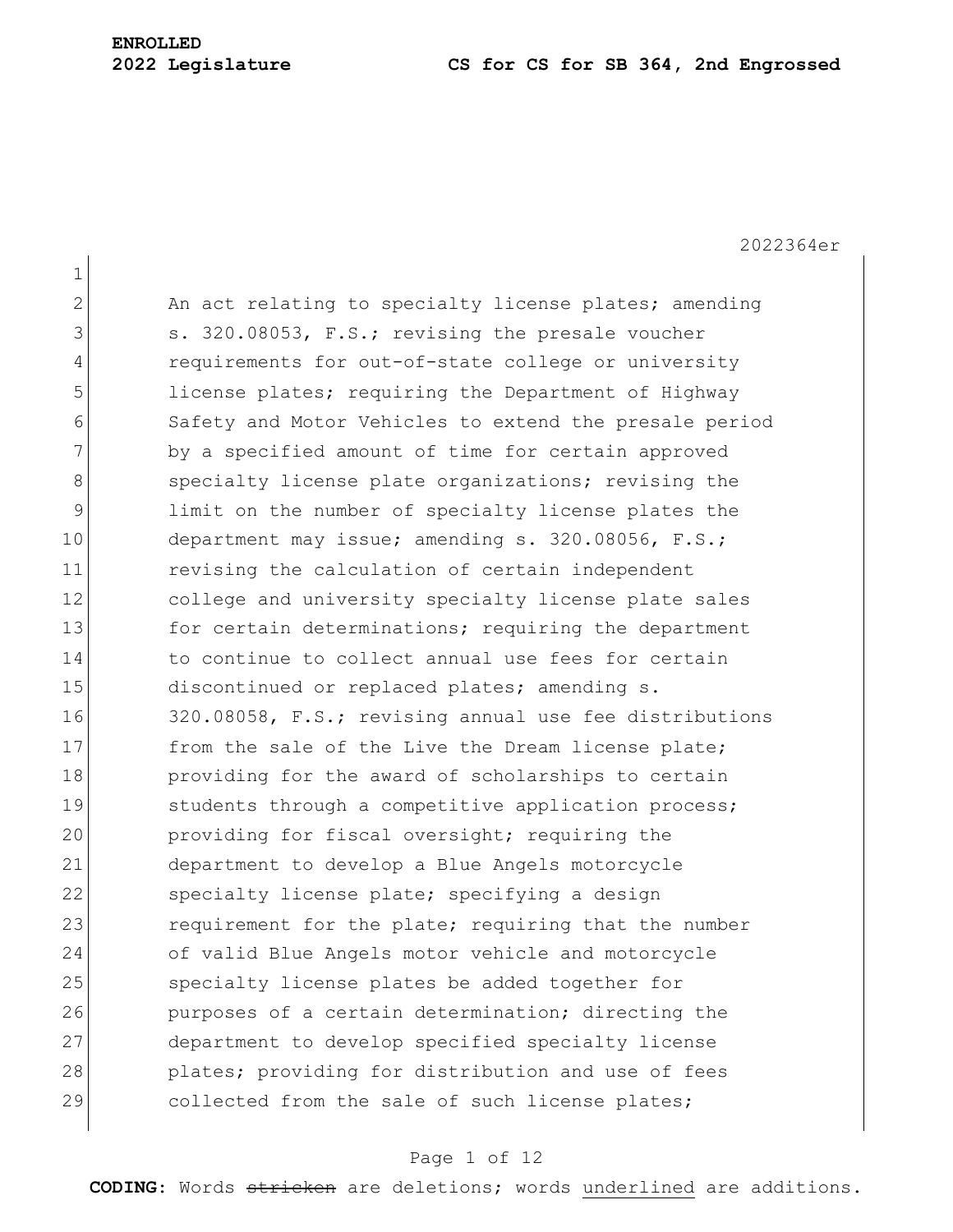|    | 2022364er                                                        |
|----|------------------------------------------------------------------|
| 30 | providing a directive to the Division of Law Revision;           |
| 31 | providing effective dates.                                       |
| 32 |                                                                  |
| 33 | Be It Enacted by the Legislature of the State of Florida:        |
| 34 |                                                                  |
| 35 | Section 1. Paragraph (b) of subsection (2) and paragraph         |
| 36 | (b) of subsection (3) of section $320.08053$ , Florida Statutes, |
| 37 | are amended to read:                                             |
| 38 | 320.08053 Establishment of specialty license plates.-            |
| 39 | (2)                                                              |
| 40 | (b) Within 24 months after the presale specialty license         |
| 41 | plate voucher is established, the approved specialty license     |
| 42 | plate organization must record with the department a minimum of  |
| 43 | 3,000 voucher sales, or in the case of an out-of-state college   |
| 44 | or university license plate, 4,000 voucher sales, before         |
| 45 | manufacture of the license plate may commence. The department    |
| 46 | shall extend this presale period by an additional 24 months for  |
| 47 | an approved specialty license plate organization that, as of the |
| 48 | effective date of this act, is in the presale period but has not |
| 49 | recorded at least 3,000 voucher sales. If, at the conclusion of  |
| 50 | the 24-month presale period, the minimum sales requirement has   |
| 51 | not been met, the specialty plate is deauthorized, and the       |
| 52 | department shall discontinue development of the plate and        |
| 53 | discontinue issuance of the presale vouchers. Upon               |
| 54 | deauthorization of the license plate or if the plate has met the |
| 55 | presale requirement but has not been issued, a purchaser of the  |
| 56 | license plate voucher may use the annual use fee collected as a  |
| 57 | credit towards any other specialty license plate or apply for a  |
| 58 | refund on a form prescribed by the department.                   |
|    |                                                                  |

### Page 2 of 12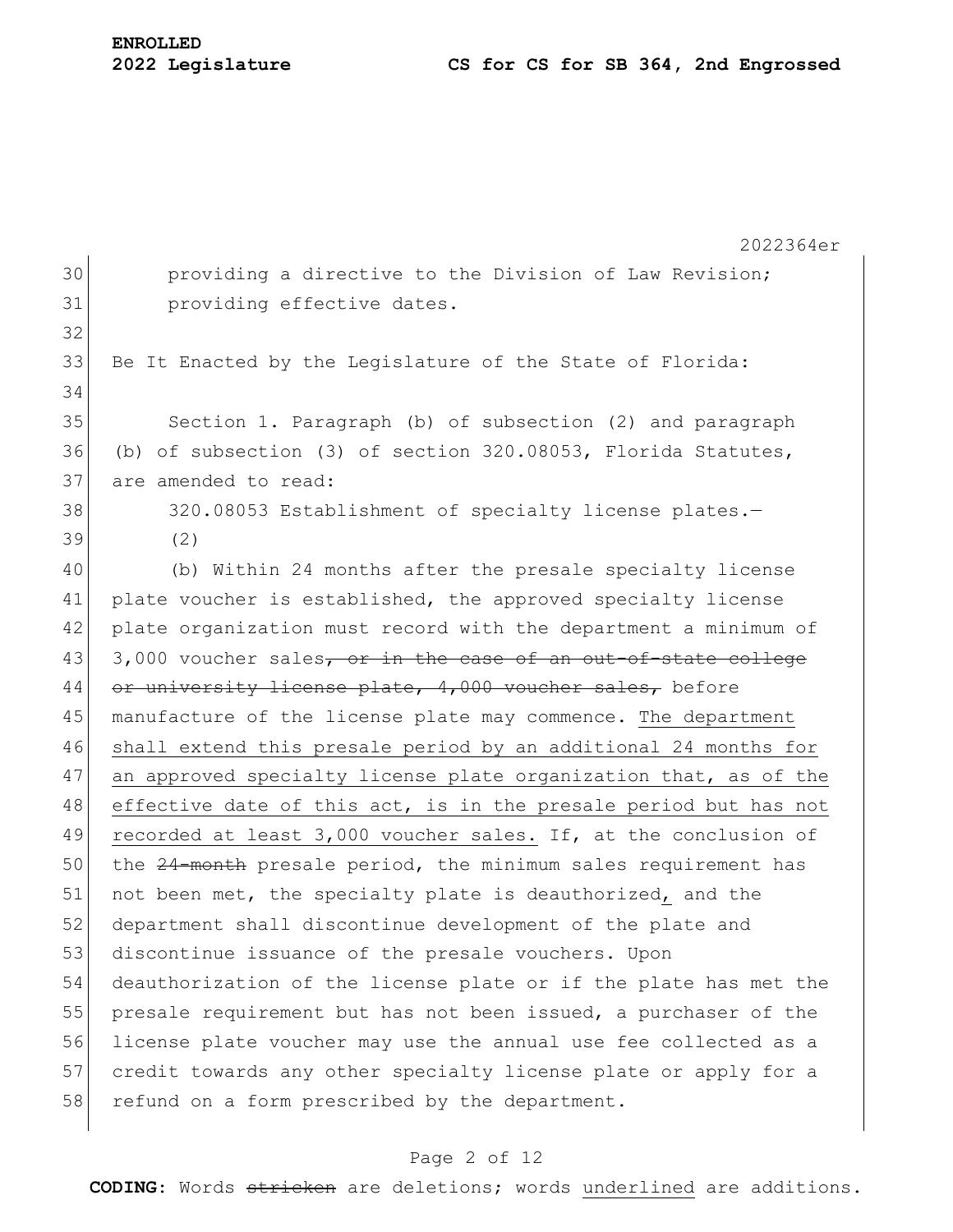59 (3)

2022364er

60 (b) If the Legislature has approved 135  $\pm$ 50 or more 61 specialty license plates, the department may not issue any new 62 specialty license plates until a sufficient number of plates are 63 discontinued pursuant to s. 320.08056(8) such that the number of 64 plates being issued does not exceed 135  $150$ . Notwithstanding s. 65  $320.08056(8)$  (a), the 135-license-plate  $150$ -license-plate limit 66 includes license plates above the minimum sales threshold and 67 those exempt from that threshold. 68 Section 2. Subsection (12) of section 320.08056, Florida 69 Statutes, is amended to read: 70 320.08056 Specialty license plates.-71  $(12)$  Notwithstanding s. 320.08058(3)(a), the department, in 72 cooperation with the independent colleges or universities as 73 described in s. 1009.89, shall create a standard template 74 specialty license plate with a unique logo or graphic 75 identifying each independent college or university. Each 76 independent college or university may elect to use this standard

77 template specialty license plate in lieu of its own specialty 78 license plate. Annual use fees from the sale of these license 79 plates shall be distributed to the independent college or 80 university for which the logo or graphic is displayed on the 81 license plate and shall be used as provided in s. 320.08058(3). 82 An independent college or university colleges or universities 83 opting to use the standard template specialty license plate 84 shall have the standard template specialty license their plate 85 sales added to the total number of remaining current valid 86 registrations under paragraph (8) (a) for the formerly separate 87 independent college and university license plates which were

#### Page 3 of 12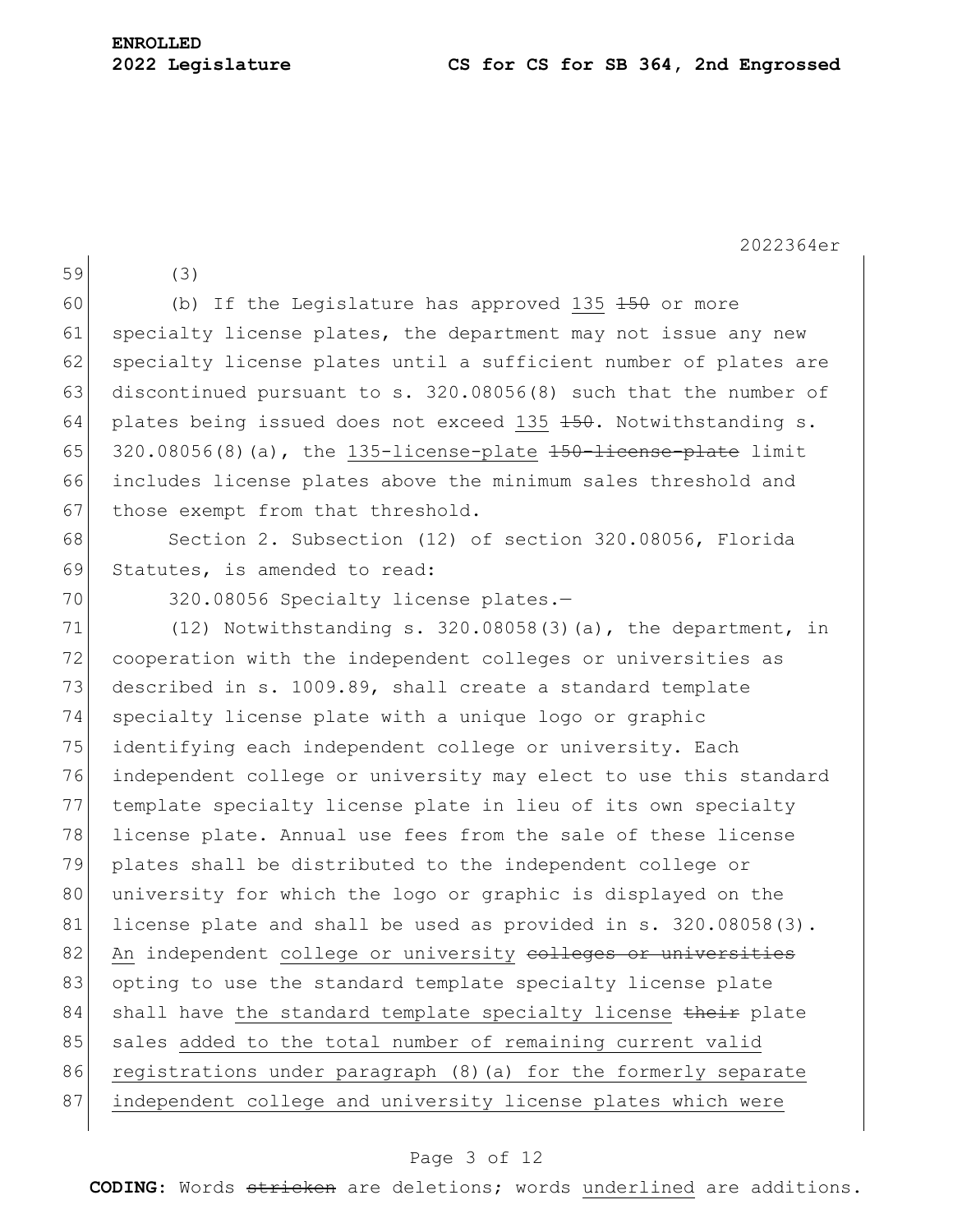2022364er 88 issued before the independent college or university elected to 89 use the standard template specialty license plate combined for 90 purposes of the standard template specialty license plate 91 meeting the minimum license plate sales threshold in paragraph 92 (8)(a) and for determining the license plate limit in s. 93 320.08053(3)(b). Specialty license plates created pursuant to 94 this subsection must be ordered directly from the department. If 95 the independent college or university elects to use the standard 96 template specialty license plate, the department shall 97 discontinue the existing specialty license plate and, 98 notwithstanding paragraph  $(8)(c)$ , shall continue to collect the 99 applicable specialty license plate annual use fee under 100 paragraph (3)(d) or subsection (4) for the remainder of the 10- 101 year license plate replacement period for the existing plate 102 being discontinued or being replaced with the standard template 103 specialty license plate. 104 Section 3. Effective October 1, 2022, subsections (47) and 105 (79) of section 320.08058, Florida Statutes, are amended, and 106 subsections (119) through (126) are added to that section, to 107 read:

108 320.08058 Specialty license plates.-

109 (47) LIVE THE DREAM LICENSE PLATES.-

 (a) The department shall develop a Live the Dream license plate as provided in this section. Live the Dream license plates must bear the colors and design approved by the department. The word "Florida" must appear at the top of the plate, and the words "Live the Dream" must appear at the bottom of the plate.

115 (b) The proceeds of the annual use fee shall be distributed 116 to the Dream Foundation, Inc., to be used in the following

### Page 4 of 12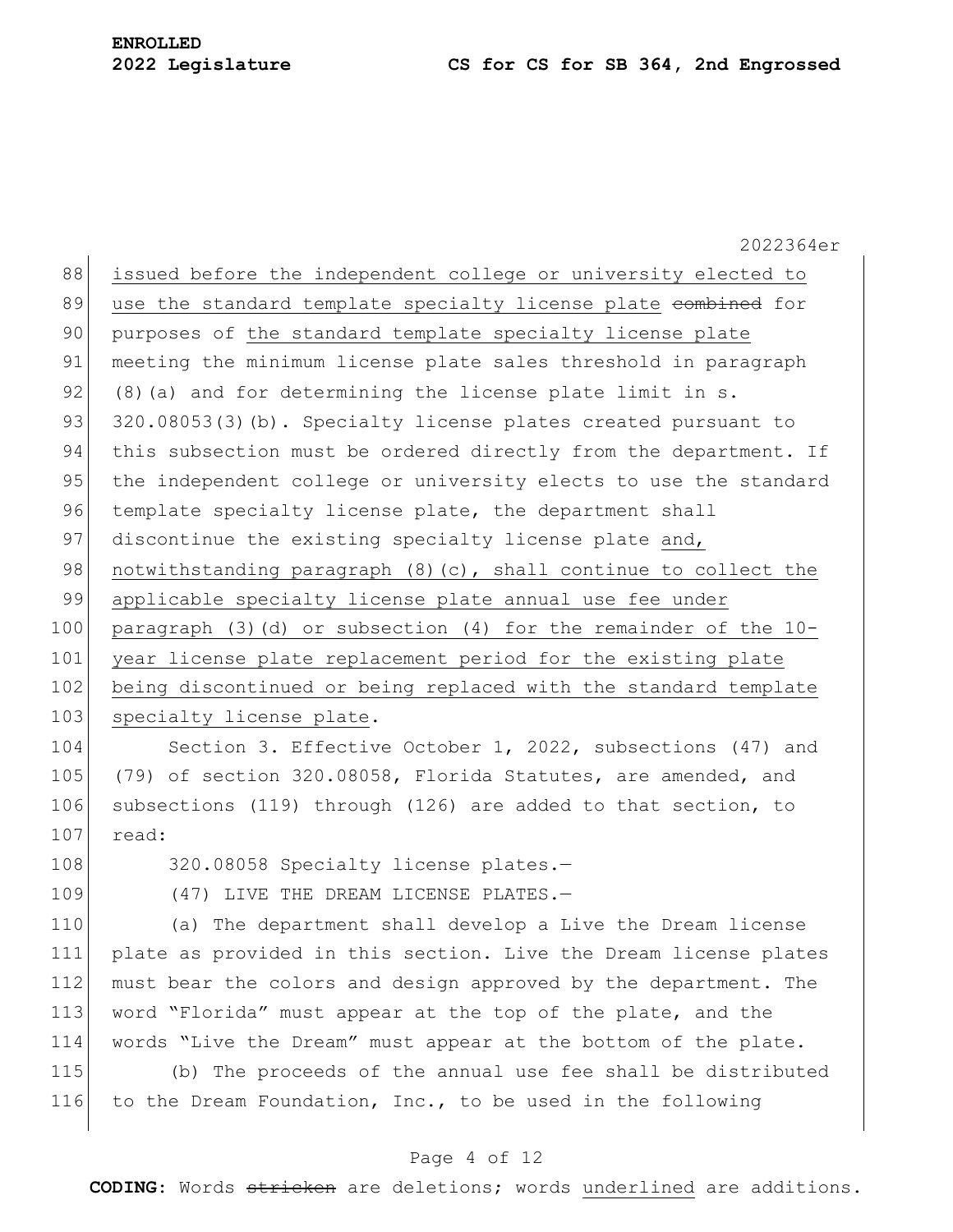|     | 2022364er                                                        |
|-----|------------------------------------------------------------------|
| 117 | manner:                                                          |
| 118 | 1. Up to 5 percent may be used to administer, promote, and       |
| 119 | market the license plate.                                        |
| 120 | 2. At least 25 60 percent shall be distributed equally           |
| 121 | among the sickle cell organizations that are Florida members of  |
| 122 | the Sickle Cell Disease Association of America, Inc., for        |
| 123 | programs that provide research, care, and treatment for sickle   |
| 124 | cell disease.                                                    |
| 125 | 3. At least 8 percent shall be used for programs and             |
| 126 | services provided directly by the Dream Foundation, Inc., which  |
| 127 | assist inmates released from the custody of a county jail in     |
| 128 | this state or a Department of Corrections facility in            |
| 129 | successfully reentering the community.                           |
| 130 | 4. At least 15 percent shall be distributed as grants for        |
| 131 | programs and services throughout this state which assist inmates |
| 132 | released from the custody of a county jail in this state or a    |
| 133 | Department of Corrections facility in successfully reentering    |
| 134 | the community.                                                   |
| 135 | 5. At least 20 percent shall be distributed as scholarships      |
| 136 | to graduating high school seniors in this state who have at      |
| 137 | least one parent or legal guardian who is incarcerated, for the  |
| 138 | purpose of attending a state university, a Florida College       |
| 139 | System institution, a career center operated by a school         |
| 140 | district under s. 1001.44, or a charter technical career center  |
| 141 | under s. 1002.34. Scholarships shall be awarded through a        |
| 142 | competitive application process. Fiscal oversight of the         |
| 143 | scholarship program shall be performed by a certified public     |
| 144 | accounting firm.                                                 |
| 145 | 6.3. At least 22 30 percent shall be distributed to Chapman      |
|     |                                                                  |

### Page 5 of 12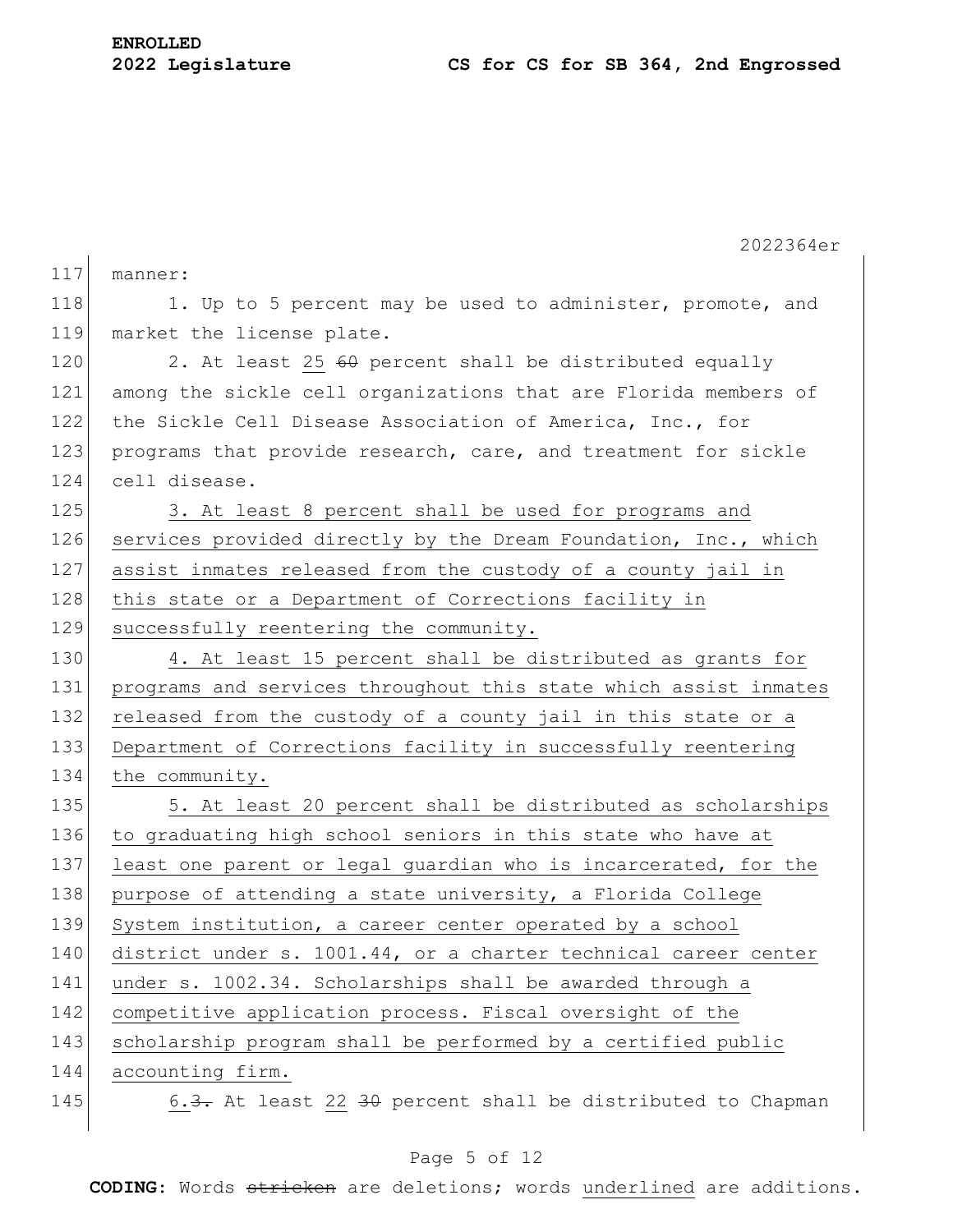2022364er 146 Partnership, Inc., for programs that provide relief from 147 | poverty, hunger, and homelessness. 148  $\vert$  7.4. Up to 5 percent may be distributed by the department 149 on behalf of the Dream Foundation, Inc., to The Martin Luther 150 King, Jr. Center for Nonviolent Social Change, Inc., as a 151 royalty for the use of the image of Dr. Martin Luther King, Jr. 152 (79) BLUE ANGELS LICENSE PLATES. 153 (a) The department shall develop a Blue Angels license 154 plate for display on a motor vehicle and for display on a 155 motorcycle as provided in this section and s. 320.08053. The 156 plate must bear the colors and design approved by the 157 department. The word "Florida" must appear at the top of the 158 plate, and the words "Home of the Blue Angels" must appear at 159 the bottom of the plate. Any department-approved image must be 160 placed on the far left side of a plate for display on a 161 motorcycle. 162 (b) The annual use fees from the sale of the plate shall be 163 distributed to the Naval Aviation Museum Foundation, a nonprofit 164 Florida corporation under s. 501(c)(3) of the Internal Revenue 165 Code, to fund the maintenance, programs, marketing, and projects 166 of the foundation, including the National Naval Aviation Museum 167 and the National Flight Academy in Pensacola. Up to 10 percent 168 of the funds received by the Naval Aviation Museum Foundation 169 may be used for marketing of the plate and costs directly 170 associated with the administration of the foundation. The Naval 171 Aviation Museum Foundation shall distribute 50 percent of the 172 funds to eligible programs and projects associated with the 173 National Flight Academy and the remainder of the funds to 174 eligible programs and projects associated with the National

#### Page 6 of 12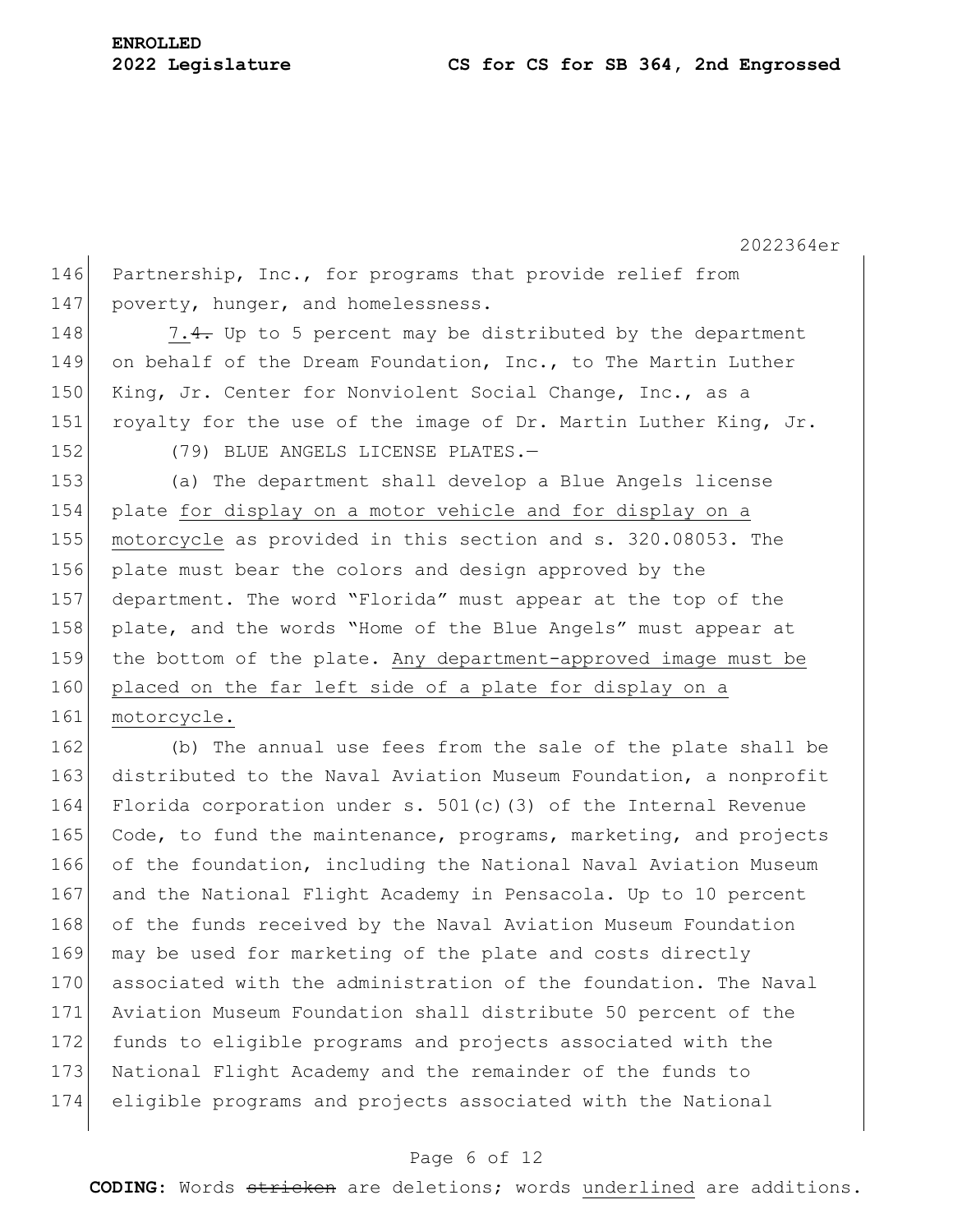|       | 2022364er                                                          |
|-------|--------------------------------------------------------------------|
| 175   | Naval Aviation Museum.                                             |
| 176   | (c) The number of valid specialty license plates issued for        |
| 177   | display on a motor vehicle or on a motorcycle must be added        |
| 178   | together to determine whether the specialty license plate must     |
| 179   | be discontinued pursuant to $s. 320.08056(8)$ (a).                 |
| 180   | (119) INTER MIAMI CF LICENSE PLATES.-                              |
| 181   | (a) The department shall develop an Inter Miami CF license         |
| 182   | plate as provided in this section and s. 320.08053. The plate      |
| 183   | must bear the colors and design approved by the department. The    |
| 184   | word "Florida" must appear at the top of the plate, and the        |
| 185   | words "Inter Miami CF" must appear at the bottom of the plate.     |
| 186   | (b) Notwithstanding paragraph (9)(b), the annual use fees          |
| 187   | from the sale of the plate shall be distributed to Inter Miami     |
| 188   | CF Foundation Corporation, a nonprofit corporation under s.        |
| 189   | $501(c)$ (3) of the Internal Revenue Code, which may use a maximum |
| 190   | of 10 percent of the proceeds to promote and market the plate.     |
| 191   | The remainder of the proceeds shall be used by Inter Miami CF      |
| 192   | Foundation Corporation to plan and execute sports-based            |
| 193   | development and direct-service community programs, initiatives,    |
| 194   | and events in this state.                                          |
| 195   | (120) SAFE HAVEN FOR NEWBORNS LICENSE PLATES.-                     |
| 196   | (a) The department shall develop a Safe Haven for Newborns         |
| 197   | license plate as provided in this section and s. 320.08053. The    |
| 198   | plate must bear the colors and design approved by the              |
| 199   | department. The word "Florida" must appear at the top of the       |
| 200   | plate, and the words "A Safe Haven for Newborns" must appear at    |
| $201$ | the bottom of the plate.                                           |
| 202   | (b) The annual use fees from the sale of the plate shall be        |
| 203   | distributed to the Gloria M. Silverio Foundation, Incorporated,    |
|       |                                                                    |

### Page 7 of 12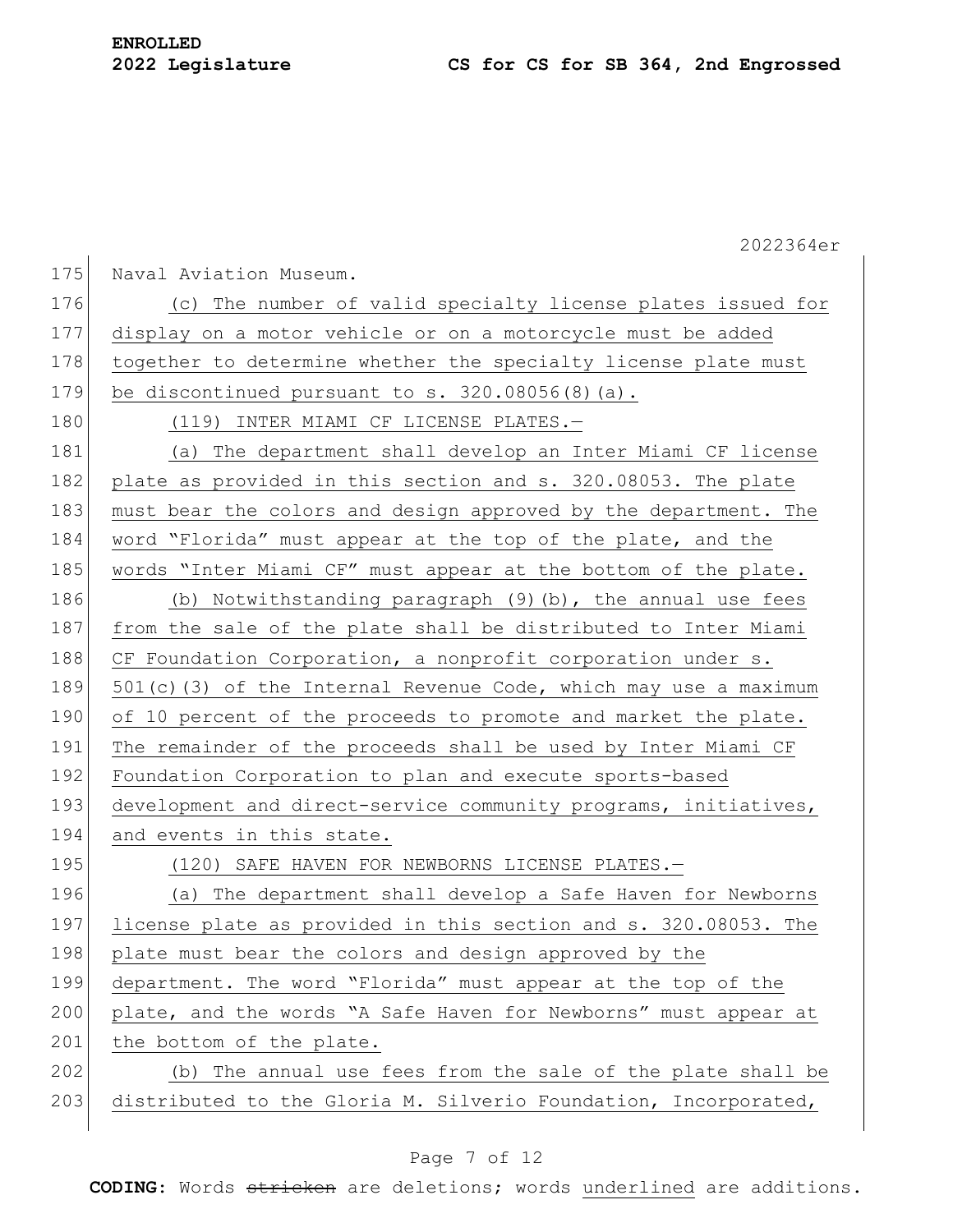2022364er 204 a Florida nonprofit corporation under s. 501(c)(3) of the 205 Internal Revenue Code, the mission of which is to prevent infant 206 abandonment through awareness, education, and direct assistance. 207 Up to 10 percent of the fees may be used for marketing and 208 administration of the plate. The remaining funds shall be used 209 by the foundation to prevent infant abandonment through 210 awareness, education, and direct assistance. 211 (121) PAP CORPS CHAMPIONS FOR CANCER RESEARCH LICENSE 212 PLATES.— 213 (a) The department shall develop a Pap Corps Champions for 214 Cancer Research license plate as provided in this section and s. 215 320.08053. The plate must bear the colors and design approved by 216 the department. The word "Florida" must appear at the top of the 217 plate, and the words "Cancer Research Matters" must appear at 218 the bottom of the plate. 219 (b) The annual use fees from the sale of the plate shall be 220 distributed to the Papanicolaou Corps for Cancer Research, Inc., 221 a Florida nonprofit corporation, as follows:  $222$  1. Up to 10 percent of the annual use fees must be used 223 for: 224 a. Promotion and marketing costs of the license plate; and 225 b. Reimbursing the corporation for administrative costs, 226 startup costs, and costs incurred in the development and 227 approval process of the license plate. 228 2. The remaining funds must be distributed with the 229 approval of, and accountability to, the board of directors of 230 | the Pap Corps and must be used to promote and support awareness 231 of critical lifesaving cancer research by the Sylvester 232 Comprehensive Cancer Center through education, outreach, and

#### Page 8 of 12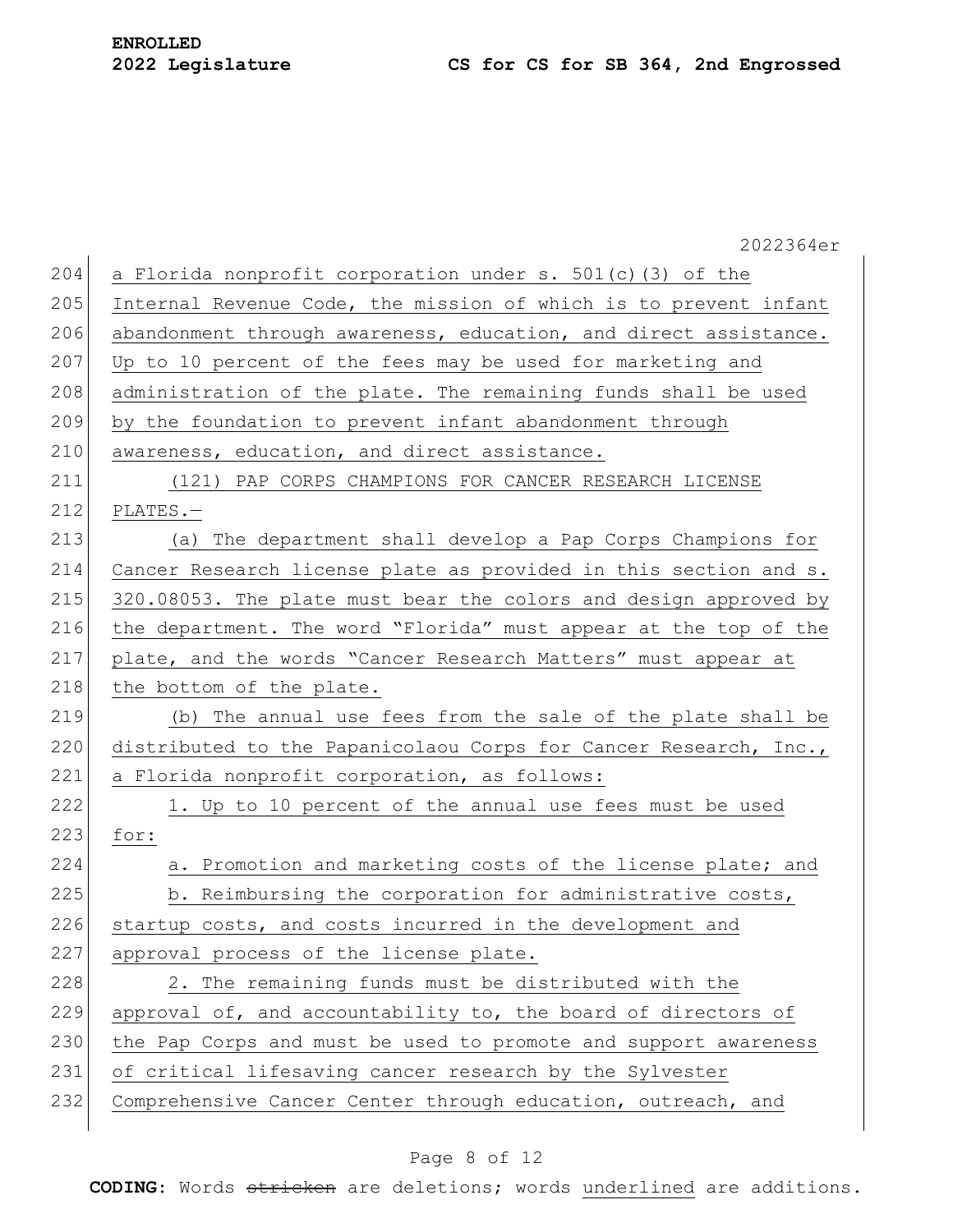|     | 2022364er                                                        |
|-----|------------------------------------------------------------------|
| 233 | clinical research.                                               |
| 234 | (122) LEARN TO FLY LICENSE PLATES.-                              |
| 235 | (a) The department shall develop a Learn to Fly license          |
| 236 | plate as provided in this section and s. 320.08053. The plate    |
| 237 | must bear the colors and design approved by the department. The  |
| 238 | word "Florida" must appear at the top of the plate, and the      |
| 239 | words "Learn to Fly" must appear at the bottom of the plate.     |
| 240 | (b) The annual use fees from the sale of the plate shall be      |
| 241 | distributed to Florida's Lifted Youth Inc., a Florida nonprofit  |
| 242 | corporation, which may use up to 10 percent of the proceeds to   |
| 243 | promote and market the plate. The remainder of the proceeds      |
| 244 | shall be used by Florida's Lifted Youth Inc. to assist           |
| 245 | underprivileged youth and the children of fallen heroes to       |
| 246 | establish careers in aviation.                                   |
| 247 | (123) FLORIDA SWIMS LICENSE PLATES.-                             |
| 248 | (a) The department shall develop a Florida Swims license         |
| 249 | plate as provided in this section and s. 320.08053. The plate    |
| 250 | must bear the colors and design approved by the department. The  |
| 251 | word "Florida" must appear at the top of the plate, and the      |
| 252 | words "Swim for Life" must appear at the bottom of the plate.    |
| 253 | (b) The annual use fees from the sale of the plate shall be      |
| 254 | distributed to the Swimming Pool Education and Safety            |
| 255 | Foundation, Inc., doing business as Florida Swims, a nonprofit   |
| 256 | organization under s. $501(c)$ (3) of the Internal Revenue Code, |
| 257 | which may use up to 10 percent of the proceeds for               |
| 258 | administration, promotion, and marketing of the plate. All       |
| 259 | remaining proceeds shall be used by the Swimming Pool Education  |
| 260 | and Safety Foundation, Inc., doing business as Florida Swims, to |
| 261 | promote swimming pool and water safety and to provide grants and |
|     |                                                                  |

### Page 9 of 12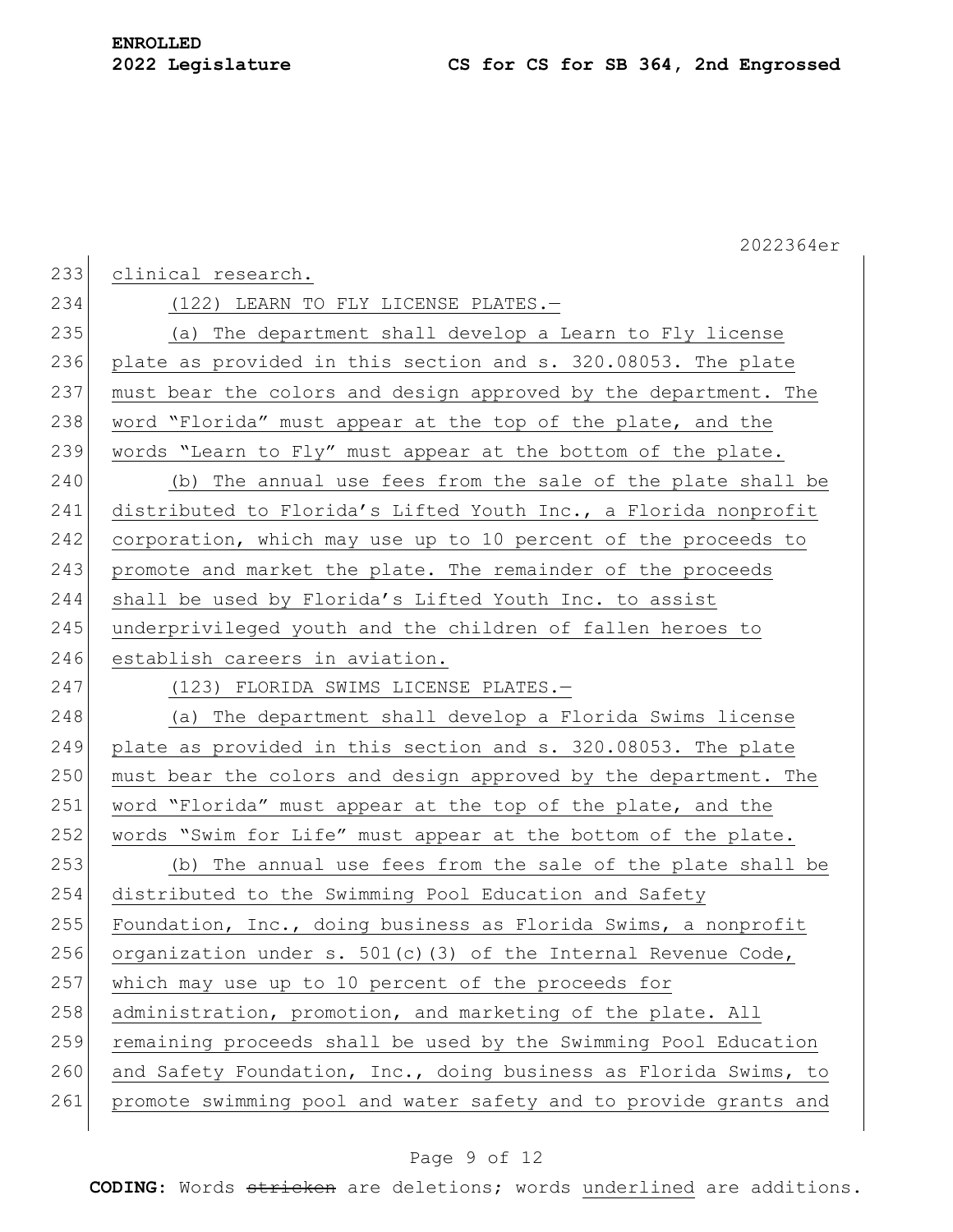|     | 2022364er                                                        |
|-----|------------------------------------------------------------------|
| 262 | scholarships for childhood swimming lessons in this state.       |
| 263 | (124) DOWN SYNDROME AWARENESS LICENSE PLATES.-                   |
| 264 | (a) The department shall develop a Down Syndrome Awareness       |
| 265 | license plate as provided in this section and s. 320.08053. The  |
| 266 | plate must bear the colors and design approved by the            |
| 267 | department. The word "Florida" must appear at the top of the     |
| 268 | plate, and the words "Down Syndrome Awareness" must appear at    |
| 269 | the bottom of the plate.                                         |
| 270 | (b) The annual use fees from the sale of the plate shall be      |
| 271 | distributed to Our City Beautiful, Inc., a Florida nonprofit     |
| 272 | corporation. Up to 10 percent of the fees may be used for        |
| 273 | administrative costs and marketing of the plate. Of the          |
| 274 | remaining fees:                                                  |
| 275 | 1. Fifty percent shall be used to build and maintain             |
| 276 | HOLLAND, an affordable housing project for independent living    |
| 277 | for persons with Down syndrome or other intellectual disability. |
| 278 | 2. Fifteen percent shall be dedicated to Our City Beautiful      |
| 279 | World Changer scholarships for Florida residents 18 years of age |
| 280 | or older with Down syndrome who wish to further their education  |
| 281 | at postsecondary educational institutions located in this state. |
| 282 | 3. Thirty-five percent shall be used for grants to other         |
| 283 | nonprofit organizations within this state to support housing,    |
| 284 | educational scholarships, and employment assistance programs for |
| 285 | persons with Down syndrome or other intellectual disability.     |
| 286 | (125) GOPHER TORTOISE LICENSE PLATES.-                           |
| 287 | (a) The department shall develop a Gopher Tortoise license       |
| 288 | plate as provided in this section and s. 320.08053. The plate    |
| 289 | must bear the colors and design approved by the department. The  |
| 290 | word "Florida" must appear at the top of the plate, and the      |
|     |                                                                  |

### Page 10 of 12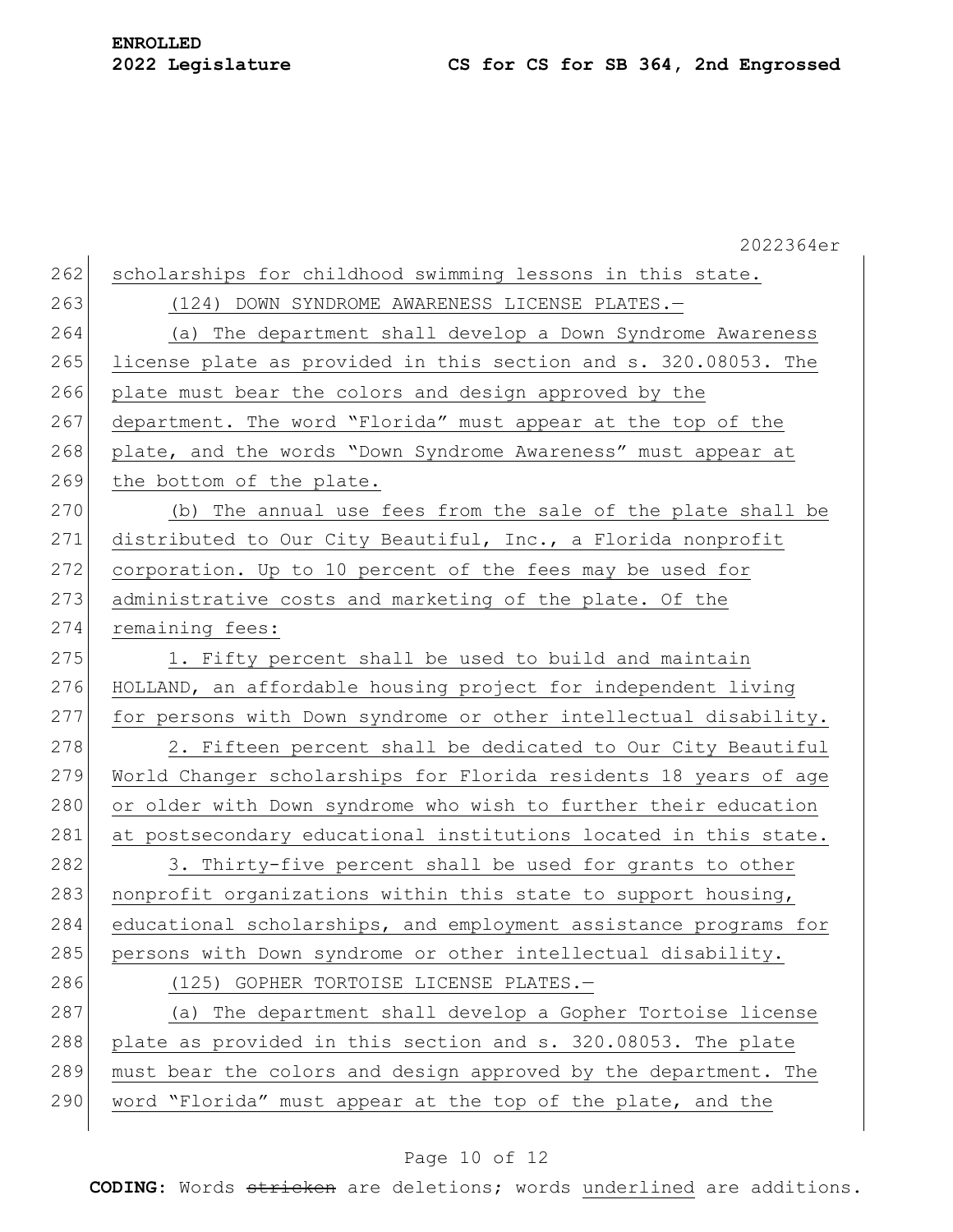2022364er 291 words "Protect the Gopher Tortoise" must appear at the bottom of 292 the plate. 293  $\vert$  (b) The annual use fees from the sale of the plate shall be 294 distributed to Wildlands Conservation, Inc., a nonprofit 295 corporation under s. 501(c)(3) of the Internal Revenue Code, to 296 fund gopher tortoise and commensal species research, education, 297 and conservation, as well as upland habitat protection, 298 restoration, and management in this state to benefit the gopher 299 tortoise and other upland species. Up to 10 percent of the funds 300 received by Wildlands Conservation, Inc., may be used for 301 marketing of the plate and costs directly associated with the 302 administration of the gopher tortoise protection program. 303 Wildlands Conservation, Inc., shall use and distribute the funds 304 to eligible Florida-based scientific, conservation, and 305 educational organizations for gopher tortoise, commensal 306 species, and upland habitat research, conservation, and 307 management. 308 (126) TAKE STOCK IN CHILDREN LICENSE PLATES. 309 (a) The department shall develop a Take Stock in Children 310 license plate as provided in this section and s. 320.08053. The 311 plate must bear the colors and design approved by the 312 department. The word "Florida" must appear at the top of the 313 plate, and the words "Take Stock in Children" must appear at the 314 bottom of the plate. 315 (b) The annual use fees from the sale of the plate shall be 316 distributed to TSIC, Inc., doing business as Take Stock in 317 Children, a Florida nonprofit corporation. Up to 10 percent of 318 the fees may be used for administrative costs and marketing of 319 the plate. The remaining funds must be distributed with the

#### Page 11 of 12